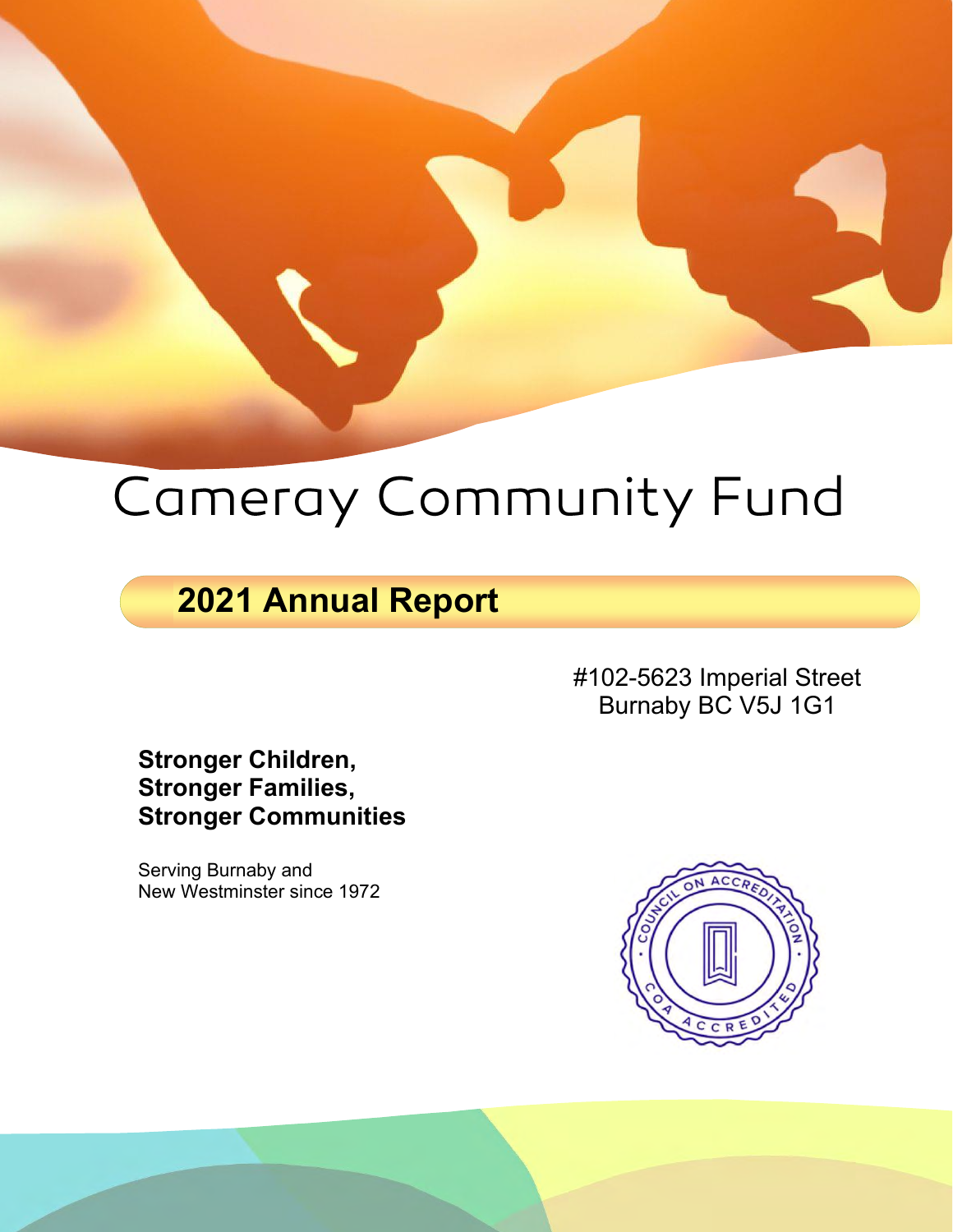# **CAMERAY COMMUNITY FUND**

*#102 – 5623 Imperial Street Burnaby BC V5J 1G1 604-436-9449*

# **TABLE OF CONTENTS**



| About Cameray / Mission Statement                 | Page   | $\overline{\phantom{0}}$ 1 |
|---------------------------------------------------|--------|----------------------------|
| <b>Report from the President</b>                  | Page 2 |                            |
| Annual Report on Program Operations               | Page 3 |                            |
| Members of the Society $-2021/2022$               | Page 5 |                            |
| <b>Funders / Donors / Partners</b>                | Page 6 |                            |
| <b>Affiliations</b>                               | Page 7 |                            |
| Volunteers                                        | Page 7 |                            |
| <b>Counselling Programs</b>                       | Page 8 |                            |
| <b>Family Counselling Program</b>                 | Page 8 |                            |
| Sexual Abuse Intervention Program                 | Page 9 |                            |
| <b>Trauma Counselling Program</b>                 | Page 9 |                            |
| Child and Youth Mental Health Counselling Program | Page   | 10                         |
| <b>Brief Sexual Abuse Counselling Program</b>     | Page   | 10                         |
| Sexual Health Intervention Program                | Page   | 11                         |
| <b>Brief Family (Crisis) Counselling Program</b>  | Page   | 11                         |
| <b>Sexual Abuse Group</b>                         | Page   | 12                         |
| <b>Parent Support Program</b>                     | Page   | 13                         |
| <b>Early Years Program</b>                        | Page   | 13                         |
| A.C.T.S. Program                                  | Page   | 14                         |
| Child & Youth Victim Support Service              | Page   | 15                         |
| <b>Burnaby Youth Clinic</b>                       | Page   | 15                         |
| <b>Cost Breakdown</b>                             | Page   | 16                         |
| Long Term Plan                                    | Page   | 17                         |
| <b>Performance Quality Improvement Process</b>    | Page   | 18                         |
| <b>Outcome Measurement</b>                        | Page   | 19                         |
| <b>Consumer Satisfaction</b>                      | Page   | 20                         |
| <b>Client Service Management</b>                  | Page   | 21                         |
| Top 5 Reasons Cameray is a Great Place to Work    | Page   | 22                         |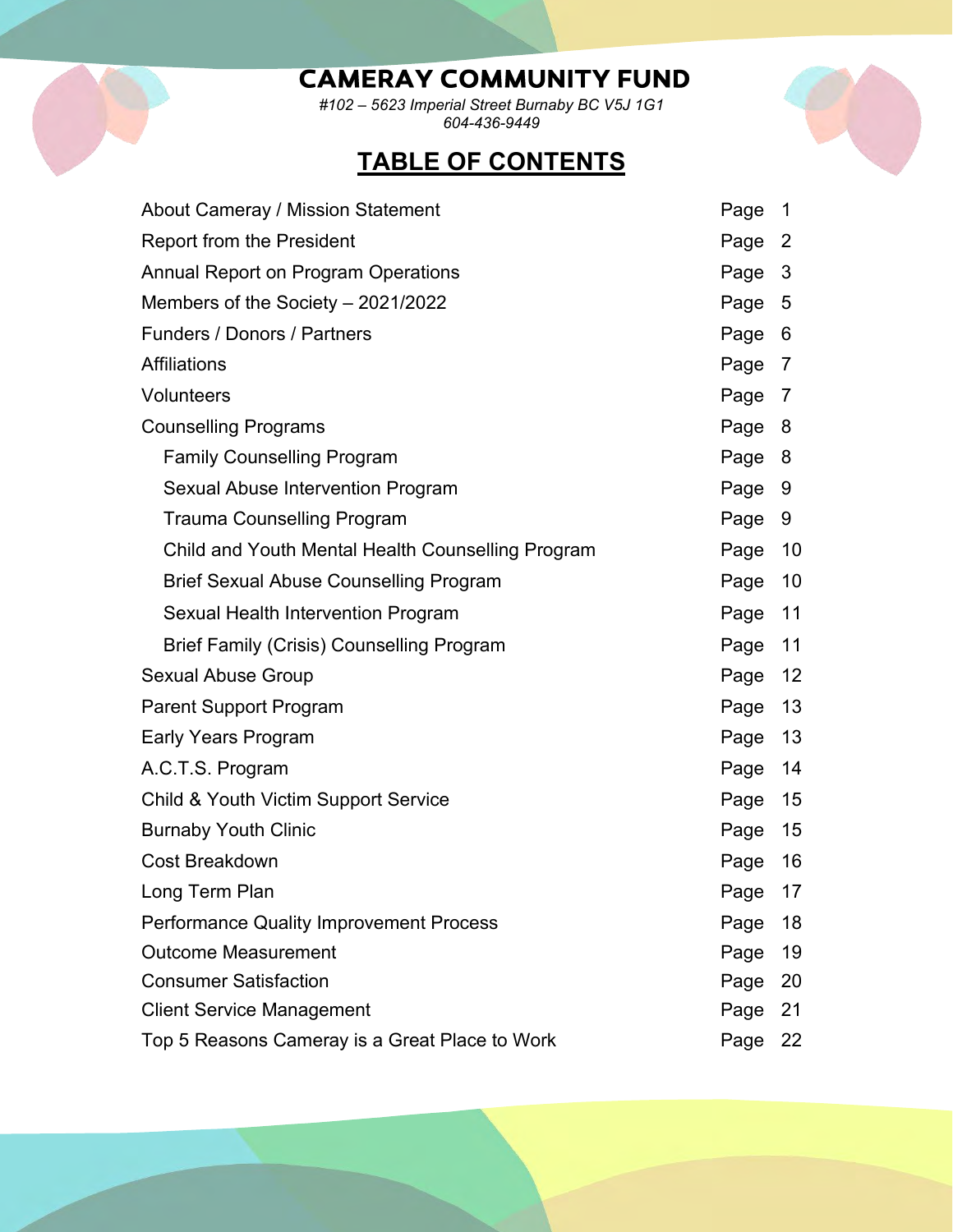

# **ABOUT CAMERAY CHILD AND FAMILY SERVICES**

The mandate of Cameray Community Fund, operating as Cameray Child and Family Services, is to provide free counselling, education, outreach, and advocacy services to residents of Burnaby and New Westminster in the pursuit of strengthening families.

Cameray Child and Family Services has been offering programs free of charge through funding from the Ministry of Children and Family Development and the generous support of numerous donors in our community since 1972.

The core values which guide the agency and its Board / Staff / Leadership include: Healthy Families, Cooperation and Collaboration, Accessibility, Contribution and Service, Social Justice, Empowerment, Authenticity, Challenging Work, and Hope. Cameray strives to build stronger children, stronger families, and stronger communities.



#### **Mission Statement**

Cameray Child and Family Services is a communitybased agency committed to the strengthening of individuals and families through a spectrum of services including counselling, education, outreach and advocacy.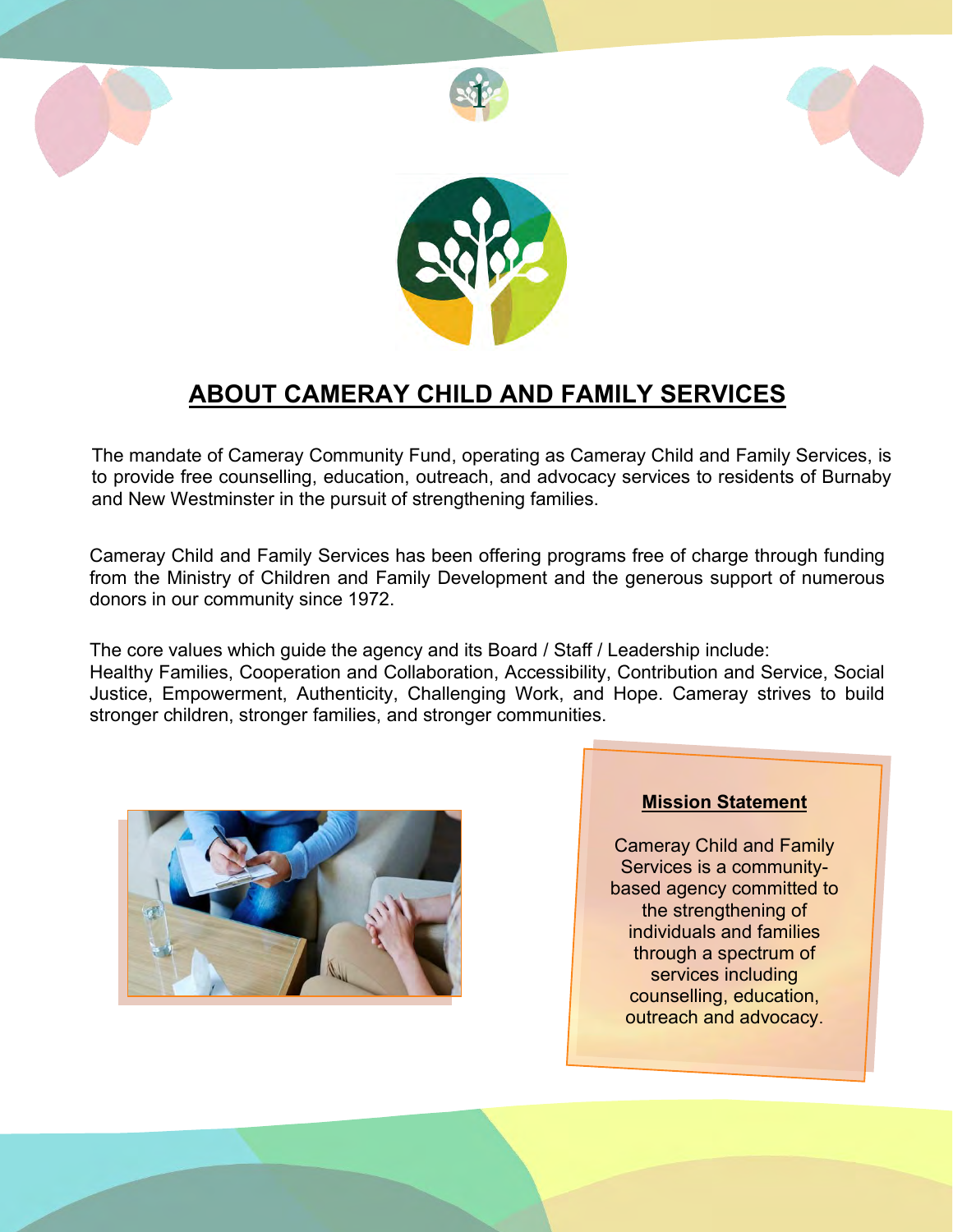



#### **REPORT FROM THE PRESIDENT: 2021**



Spring has sprung in B.C. as we approach our 2021 AGM. Much like 2020, 2021 was filled with mandates and uncertainty – the "new normal," if you will. Our staff, Board and Executive Director have continued to demonstrate flexibility and collaboration as we all moved through this strange and challenging time.

Our Board has grown again! First with the addition of Mandy Ling early in the year, followed by Fidel Castillo in the Fall. They bring a wealth of knowledge to the table: Mandy in fundraising and donor relations and Fidel

in finance. This fulfills our fourth short term goal to recruit a new Board member by March 2022. The Board of Directors also endorsed an anti-racism statement, re-affirming our commitment to fostering a culturally safe and actively anti-oppression environment at Cameray.

Many of our programs were expanded and updated this year. However, our social media has also seen some growth thanks to several dedicated staff members. Growing our social media will be a long process but in time, a larger social media presence will increase awareness of the organization which can lead to increased donations. Well done, social media team!

We were excited to host the four-part "Building Your Toolbox" webinar series in February 2021 to replace the cancelled 2020 fundraising workshops as well as our fundraising workshop titled "Working with Gender Dysphoric Children and Youth: Building your Toolbox".

None of these things would have happened without the hard work and dedication of the staff and Executive Director, Tracey Rusnak. The programs delivered by this agency are well documented in the Executive Director's Annual Report on Program Operations, which highlights in detail the valuable work of the staff. Thank you all for another year. And thank you to our donors and funders for making this work possible.

I look forward to another year with Cameray Child and Family Services, building stronger children, stronger families, and stronger communities.

Sincerely submitted,

alexín Picon

Alexina Picard President of the Board

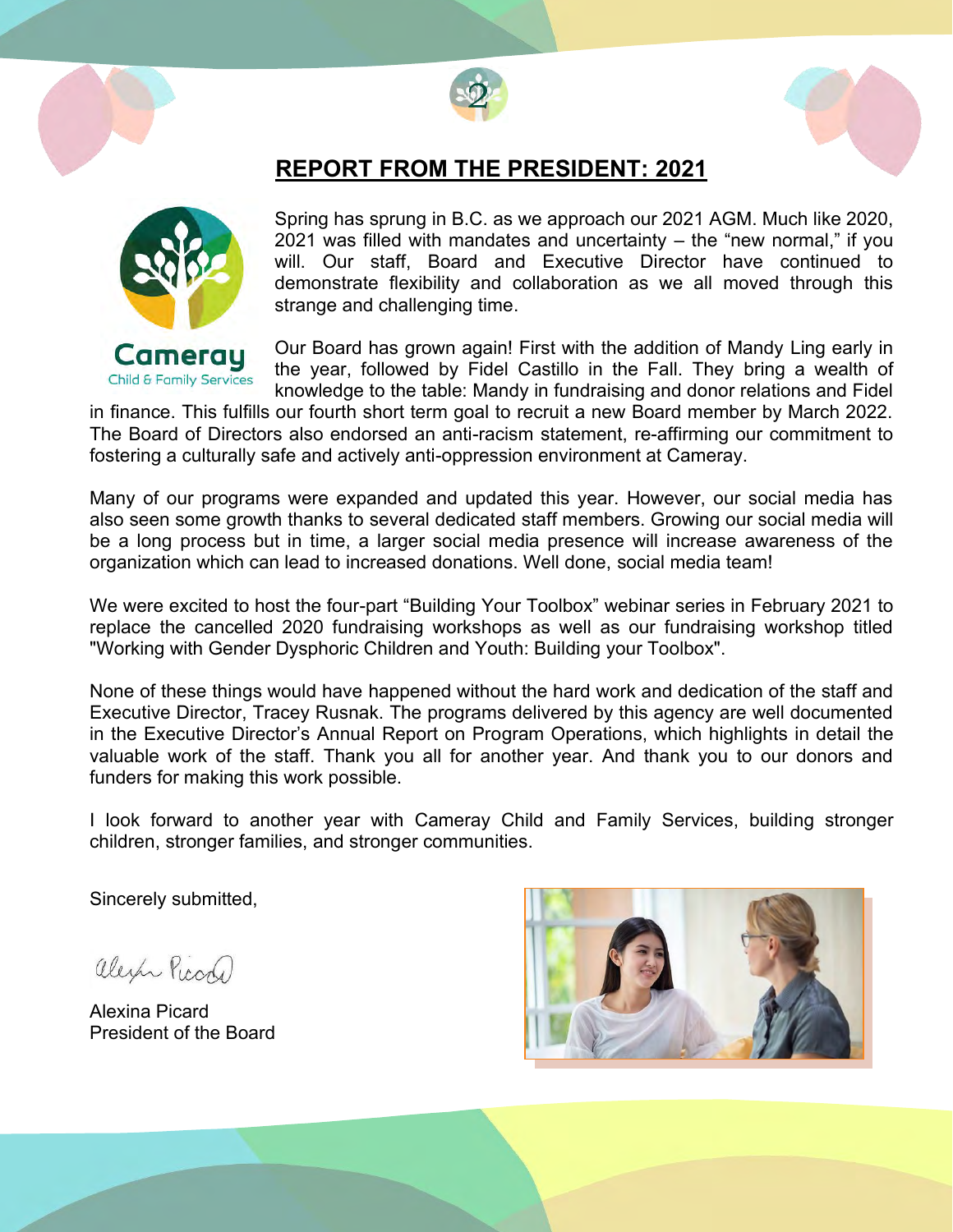



#### **ANNUAL REPORT ON PROGRAM OPERATIONS - 2021 Tracey Rusnak, Executive Director**

2021 flew by as Cameray continued to operate within and adapt to the changing climate of the pandemic. The year provided a combination of significant challenges and exciting opportunities. Highlights of the year for the agency include:

- Transitioning back to more in-office programming
- Several revisions and updates to our COVID-19 Safety Plan and resulting protocols as the pandemic evolved
- Providing a four-part "Building Your Toolbox" webinar series in February 2021 to replace the cancelled 2020 fundraising workshops



- The agency held our eighth annual fundraising workshop in person in November 2021. The topic was "Working with Gender Dysphoric Children and Youth: Building your Toolbox" which was back by popular demand after the success of our 2019 workshop
- The Board of Directors endorsed an anti-racism statement and along with the leadership team made anti-oppression and anti-racism a focus of discussion and point of reference for policy and procedure development
- The agency embarked on a new partnership with the New Westminster School District in which Cameray was provided our own counselling room in the new Wellness Centre in exchange for monthly information sessions or groups
- The agency received funding from the Ending Violence Association of BC to provide Emergency Sexual Assault Response services, including victim support and counselling to adults
- The agency was awarded new program/office space by the City of Burnaby at 2038 Rosser Avenue, with the plan to move some of our programs and our administration office in 2022

#### Counselling Program

The counselling program has remained in very high demand in 2021 with lengthy waiting lists and increasingly more complex cases. The counselling staff has risen to the challenge and worked hard to provide quality services. We have continued to develop our stepped care model of service with a combination of virtual and in-person groups. With three counsellors going on maternity leave and some others moving on for various reasons, the program has seen a higher than usual rate of turnover during the year and we have hired six new counsellors in 2021! We have also been fortunate for the contributions of two highly competent practicum students.

Due to the ongoing pandemic, our outreach to schools has been put on hold but we are planning to resume this early in 2022. Another significant and exciting change is our partnership with New Westminster School District, which provided us with our own counselling room in the new Wellness Centre, thus re-establishing our presence in New Westminster. We are grateful for a generous donation from Global Change for Children to provide equipment and furniture to make this room a comfortable and welcoming space for expressive therapy.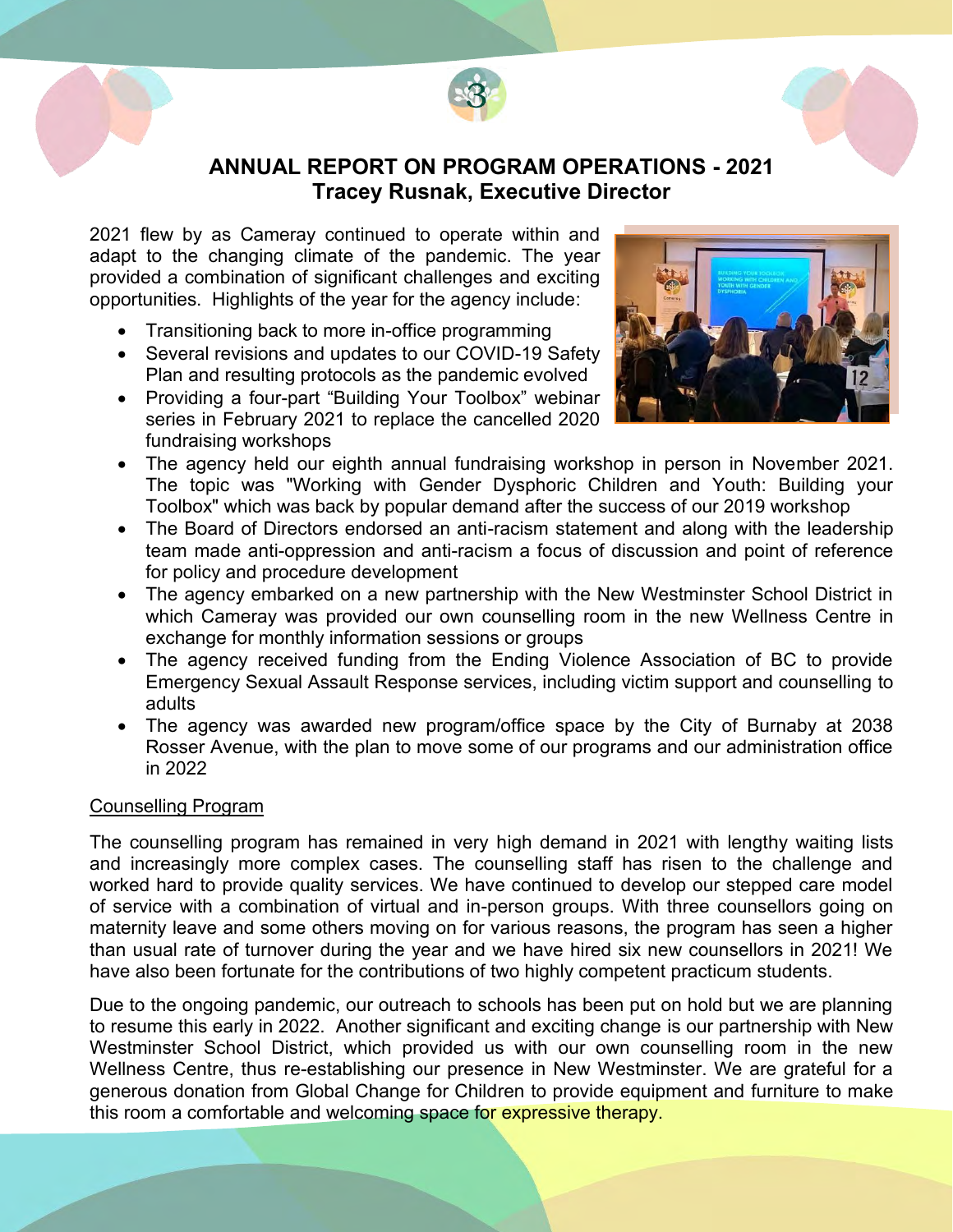



To augment the program, we received another grant from Civil Forfeitures (BC Community Safety and Crime Prevention) and offered two sexual abuse group for teen girls. In addition, we have begun to develop the Emergency Sexual Assault Response program to extend our counselling services to adults who have been sexually assaulted, thanks to funding from Ending Violence Association of BC.

#### The Early Years Parenting Support Program

The program has seen many changes over the past year, including updating the name of the program, to accommodate the new normal of working and parenting in an ongoing pandemic. EYPSP has also begun the major task of decolonizing the program's administrative paperwork as well as our group content. We have taken on six practicum students throughout the year to help create a more barrier-free client experience.

The word-of-mouth advertising and testimonials that typically promote the program have decreased this year during the pandemic while we have been mostly online. Both staff and students have worked diligently to connect with families in our community in new and innovative ways to raise awareness of the vital services that we can offer to struggling families. We have been creating more of a social media presence, and attending online community meetings as well as outdoor in-person community events, all as a means of re-connecting with Burnaby and New Westminster families with young children. Additionally, we recorded interactive, parent education, and resource videos so families could obtain parent education resources outside of regular office hours.

#### Child Victim Support Services Program

Throughout 2021 the Child and Youth Victim Support Services Program has seen an increase in referrals and caseload, specifically in files involving domestic violence and sexual assaults. Many files that were adjourned due to the pandemic went to court/trial this year. This program works in close partnership with our new Emergency Sexual Assault Response victim services, and provided start-up support to the new program.

#### ACTS Transitions Project

The ACTS Program has slowly been rebuilding in 2021 after being significantly impacted by the pandemic. In January of 2021 we were able to resume programming in all four elementary schools, and even added a fifth school (Cameron Elementary)! We then held summer programming consisting of daily barbecues or picnics in local parks. In the fall, we resumed all five Homework Clubs and were permitted back into three high schools. We were also permitted bring high school volunteers back into the programs to mentor the students. Due to covid protocols, we are still unable to cook the dinners at the Homework Clubs but are providing pizza instead. In addition, we were unable to hire a Youth Worker to support the program in the fall due to lack of funding. The program is grateful for donations from TD Bank and Stoney Creek Community School Council to assist with the expenses of this project.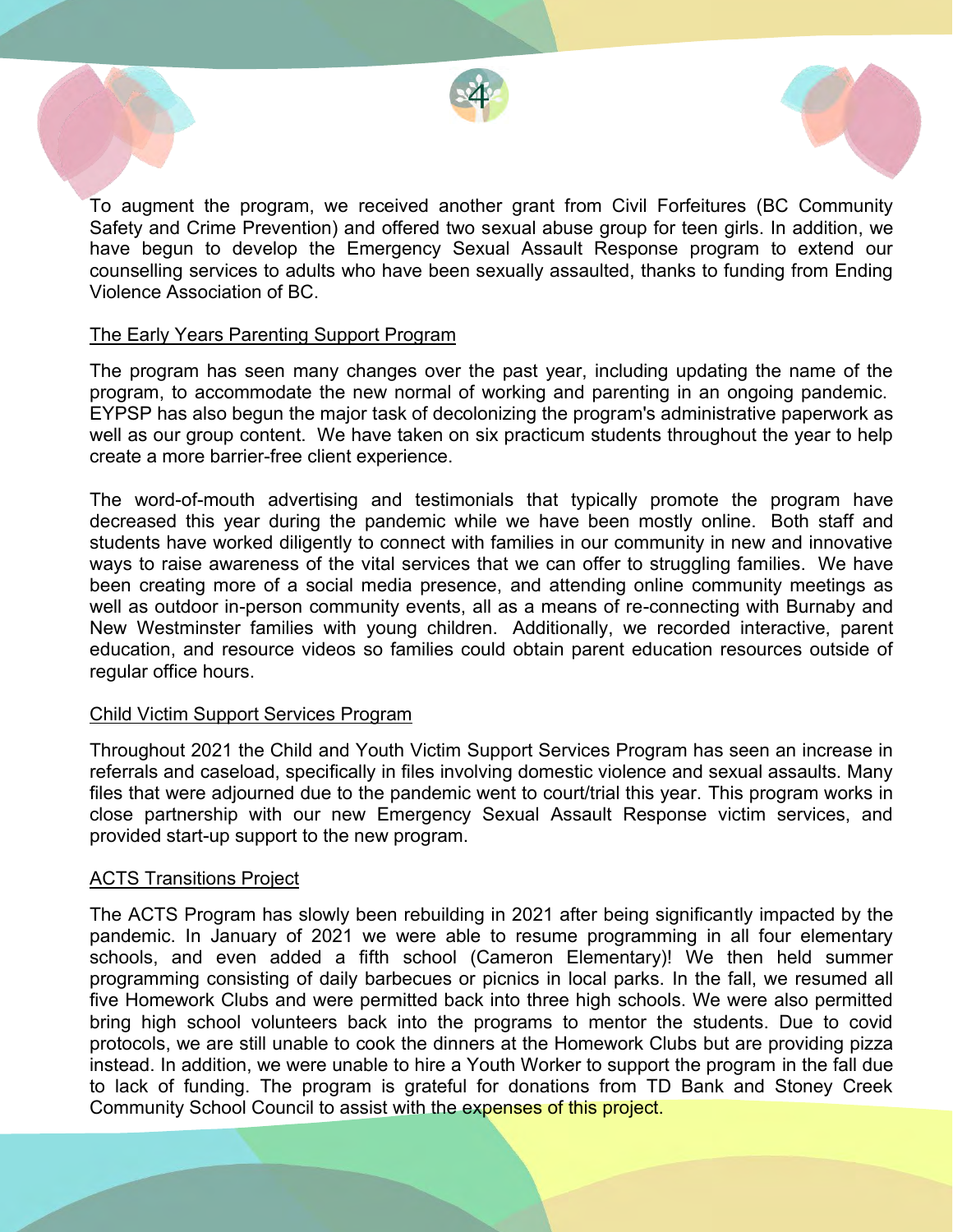





# **MEMBERS OF THE SOCIETY – 2021/2022**

#### **OFFICERS**

| President      | Alexina Picard       |
|----------------|----------------------|
| Vice-President | <b>Nancy Maloney</b> |
| Secretary      | Sue Montabello       |
| Treasurer      | <b>Brian Shuster</b> |

#### **BOARD OF DIRECTORS**

| Alexina Picard       | <b>Brian Shuster</b> |
|----------------------|----------------------|
| <b>Bruce Landon</b>  | Don Macdonald        |
| <b>Nancy Maloney</b> | Mandy Cheng          |
| Mandy Ling           | Sue Montabello       |

#### **OTHER MEMBERS**

Janine Sakai Joanne Lee Jodie Siu Lise Beauchesne **Mary Bolton** Renée Austin Roxane Veltkamp Simran Dhillon Susan Roberts

Tracey Rusnak

Amanda Thiessen Gillian Tuyp Hannah Mehlenbacher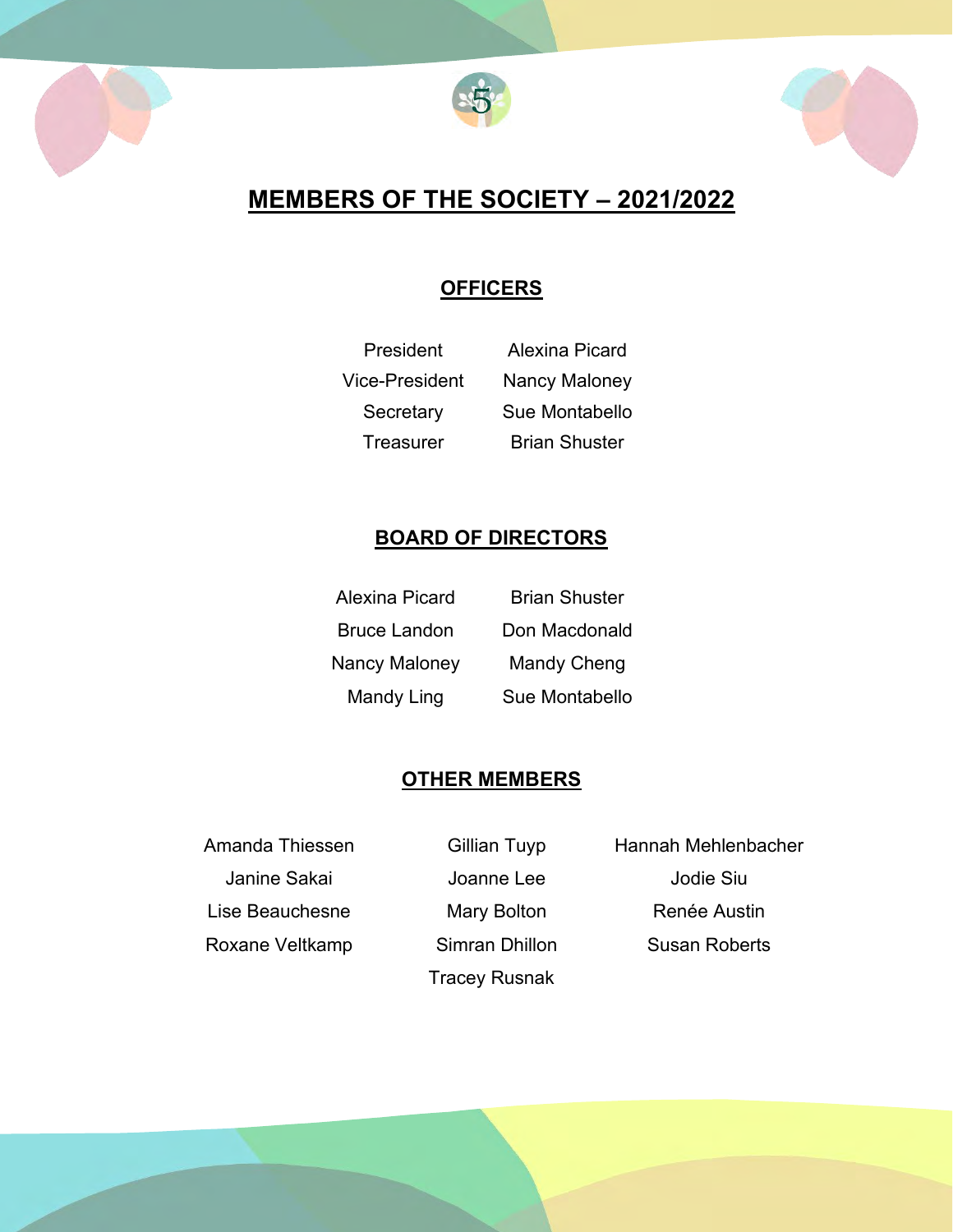



# **FUNDERS**

Ministry of Children and Family Development Ministry of Public Safety and Solicitor General – Victim Services and Crime Prevention Division Fraser Health Government of Canada – Administered by United Way of the Lower Mainland Ending Violence Association of BC

# **DONORS**

TD Bank

j

*We would love to partner and collaborate together with future programming!"*

B.E.S. Investments Ltd Buchanan and Tracy Borralho C.B. Island Fisheries Ltd Calkins & Burke Ltd FlipGive Global Change for Children Mary Bolton Stoney Creek Community School Council

*and many Individual Donations - We are very grateful for the support!*

# **PARTNER DONORS**

Kids Up Front

*"10/10 one of our best collaborations and partnerships – we really value the support and caring and deep connection to families your team has"*

# **COMMUNITY PARTNERS**

Burnaby Early Childhood Development Community Table Burnaby-New Westminster Task Force on Sexually Exploited and At Risk Youth Kids New West Child Development Committee Burnaby Interagency Council North Fraser Early Years Community of Practice Burnaby Neighbourhood House Burnaby Family Life *"We love having Cameray as a community partner.* 

S.U.C.C.E.S.S. MOSAIC Information Children New Westminster Family Place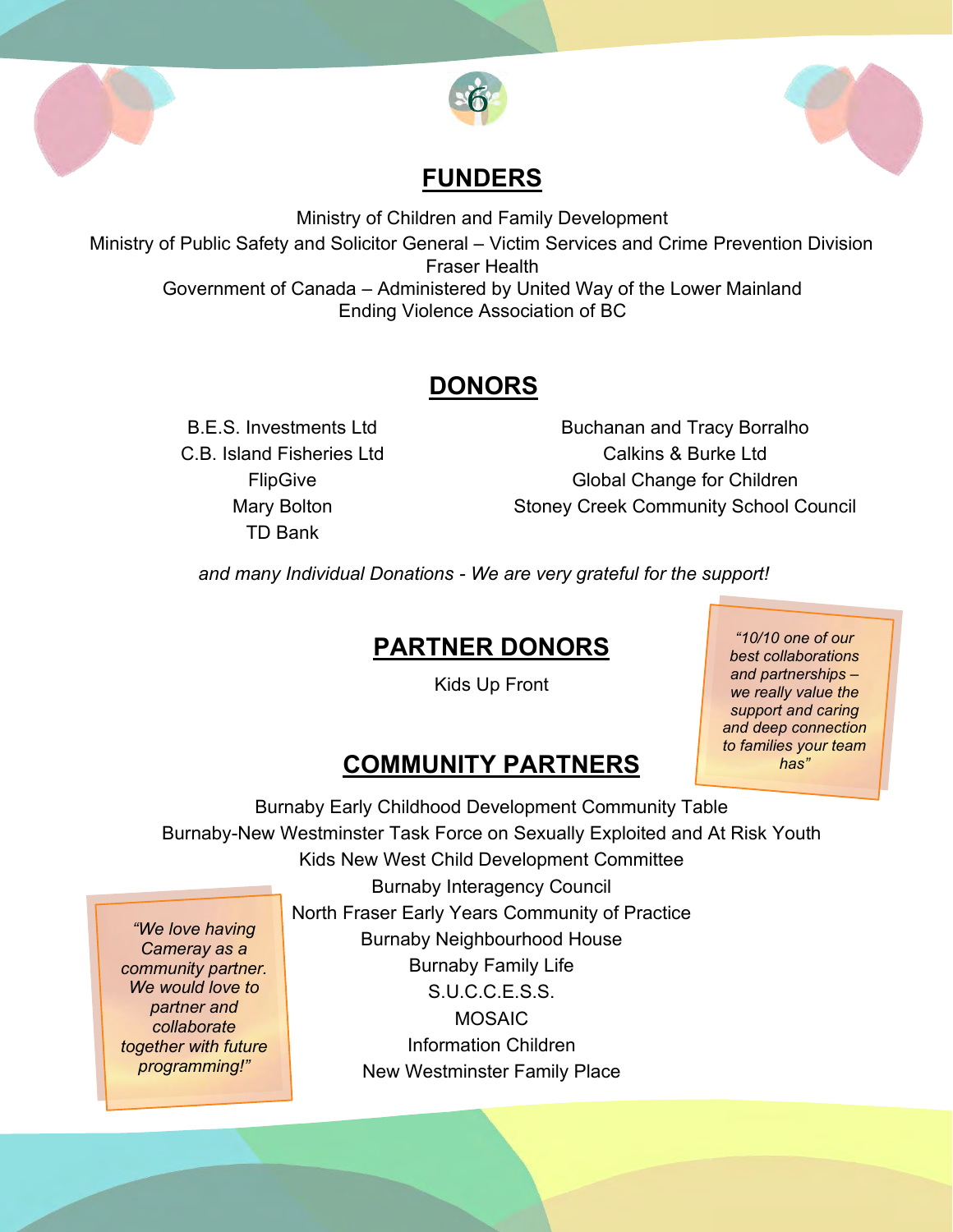





 **AFFILIATIONS**

 Council On Accreditation First Call

# **VOLUNTEERS**

|    |                                    | <b>Hours</b> |
|----|------------------------------------|--------------|
| 15 | A.C.T.S. - Mentors                 | 313          |
| 2  | A.C.T.S. - Volunteers              | 82           |
|    | <b>Counselling Group Volunteer</b> | 18.5         |
| 3  | Interpreters                       | 11           |
| 1  | <b>IT Support</b>                  | 5            |
| 7  | <b>Practicum Students</b>          | 1458.5       |
| 29 | TOTAL                              | 1,888        |

thank you! Cameray would like to thank all our Volunteers. We could not do what we do without you!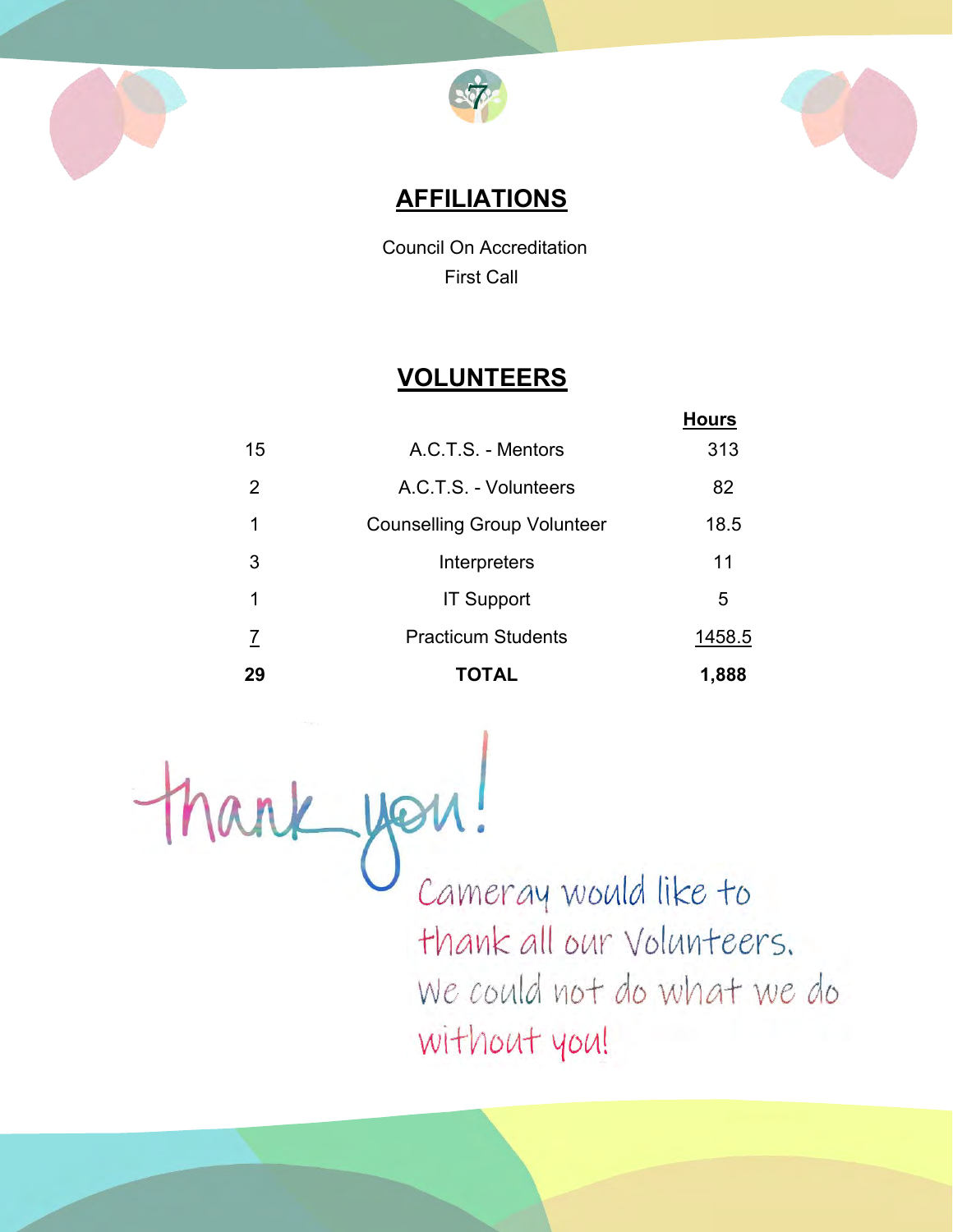





### **COUNSELLING PROGRAMS**

At Cameray, we offer many types of counselling programs to children, youth, and their families in Burnaby and New Westminster, based on their needs. Each of these programs may include individual counselling for the child or youth, parent support, family therapy, and/or group. Counselling programs are offered free of charge through funding from the Ministry of Children and Family Development.

#### **FAMILY COUNSELLING PROGRAM**

The family counselling program, which started in October 1988, provides up to 12 sessions for children or youth under 19 with a range of family issues. Referrals may come from any source.

> Total Children Seen Burnaby 270 New Westminster 67 **Total seen 337**

*"My son benefited by having an adult he trusted outside his school he could talk to about family and interpersonal issues that were causing outbursts at school and self-esteem concerns"*

*"My children are learning to express and explain what things they are experiencing whereas previously, they would have kept it all bottled up"*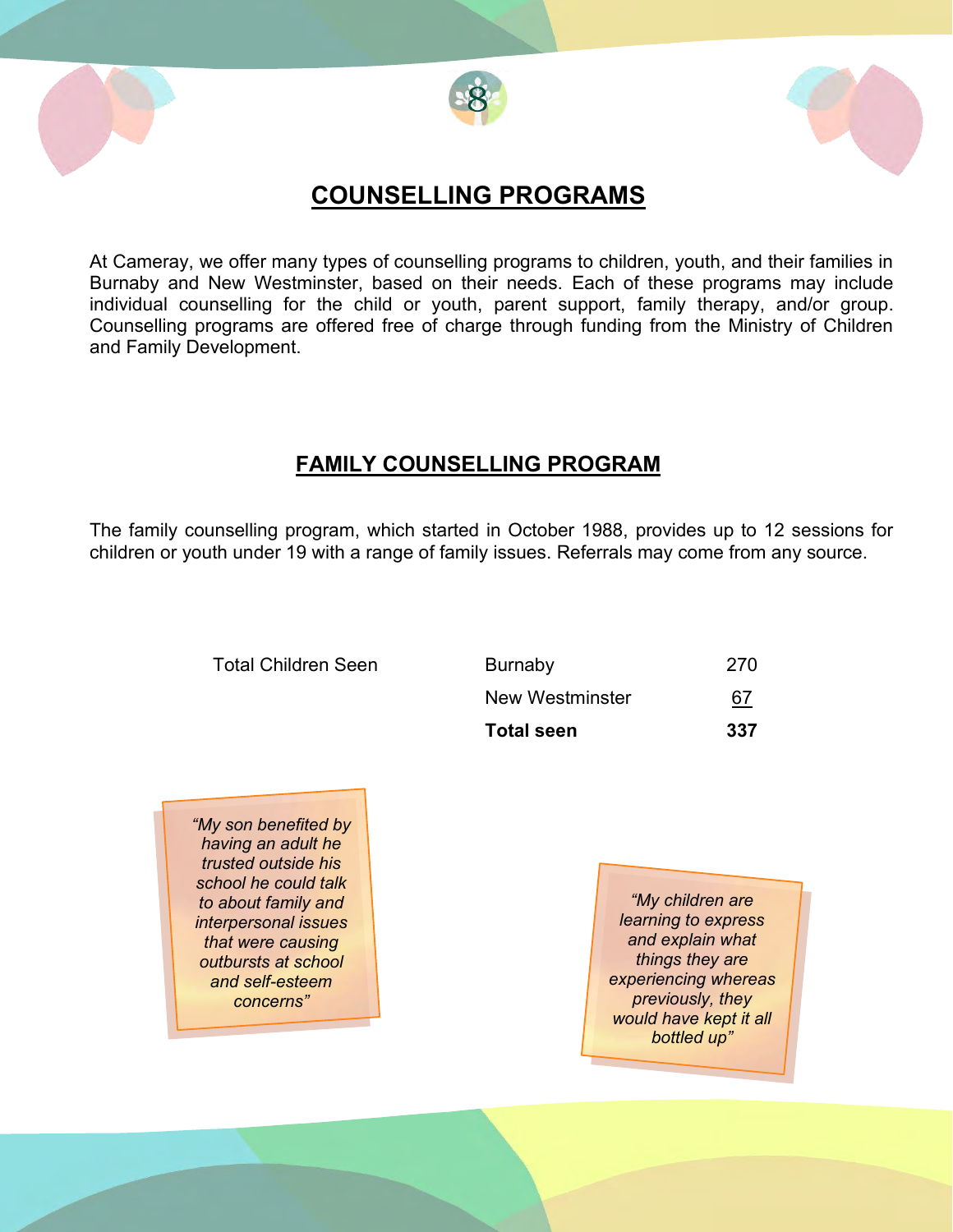





#### **SEXUAL ABUSE INTERVENTION PROGRAM**

This program began in February 1991 for children or youth under 19 who have made a clear disclosure of sexual abuse. Clients receive up to 24 sessions. Referrals may come from any source.

Total Children Seen

| <b>Total seen</b> | 16       |
|-------------------|----------|
| New Westminster   | <u>2</u> |
| Burnaby           | 14       |

#### **TRAUMA COUNSELLING PROGRAM**

This program provides trauma counselling for children or youth and their families, for up to 12 sessions. Referrals must come through the Ministry of Children and Family Development (MCFD).

**Total Children Seen** 

| <b>Total seen</b> | 20 |
|-------------------|----|
| New Westminster   | 6  |
| <b>Burnaby</b>    | 14 |



*"Thank you for helping the kids, for the support in school and with the personal help with my partner. Always thankful!"*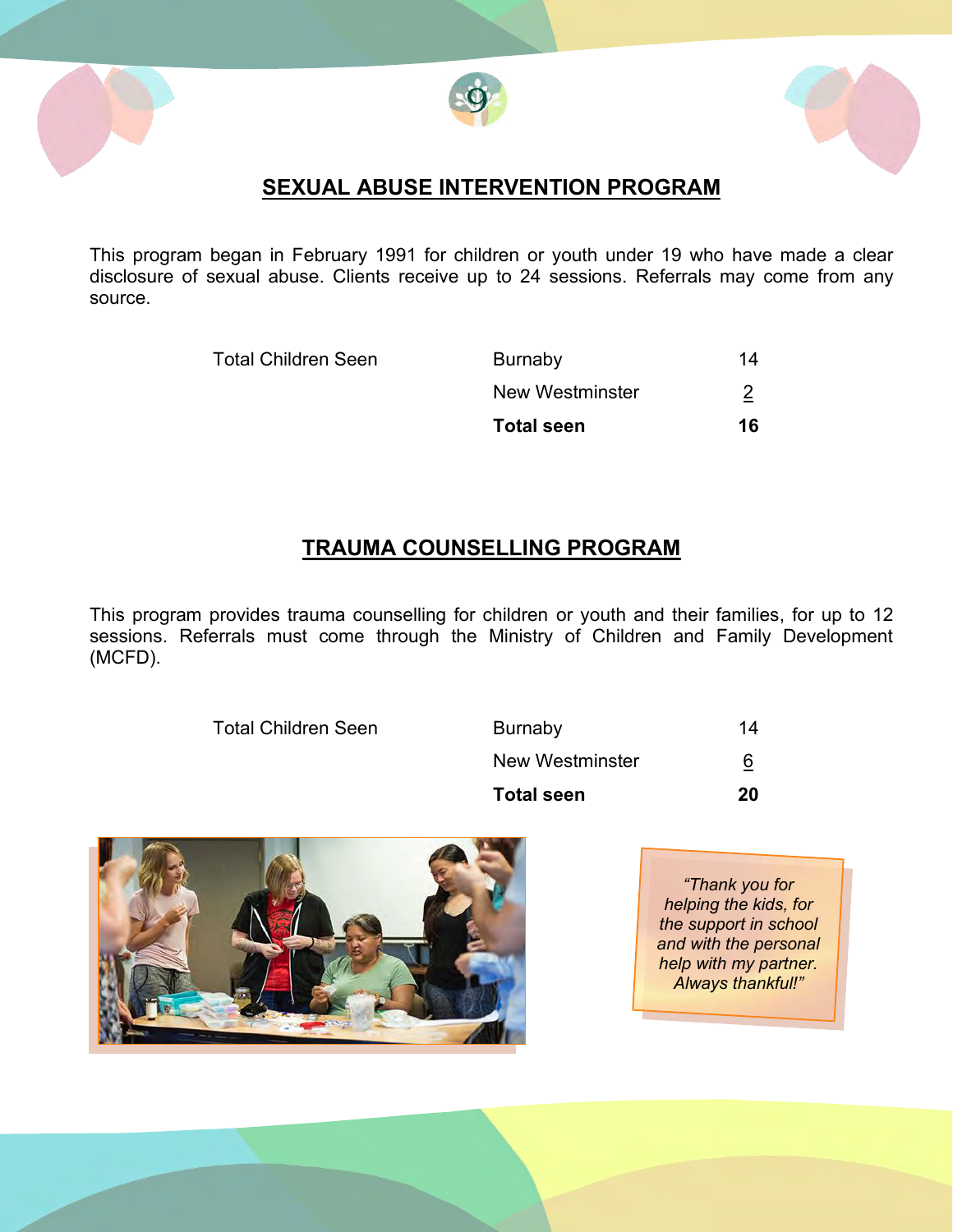

#### **CHILD AND YOUTH MENTAL HEALTH COUNSELLING PROGRAM**

This program started in October 1991 for New Westminster residents, and expanded to Burnaby in May 2001 through contract reform. The focus for children and their families is on brief intervention therapy, for up to 12 sessions. Referrals must come through the Ministry of Children and Family Development`s Child and Youth Mental Health (CYMH) Program.



Total Children Seen Burnaby 6 New Westminster 2 **Total seen 8**

#### **BRIEF SEXUAL ABUSE COUNSELLING PROGRAM**

The Brief Sexual Abuse Counselling Program was started in August 1989 for new disclosures of sexual abuse being investigated by the Ministry of Children and Family Development and/or the police. Clients are seen for up to 8 sessions and there is no waitlist. Referrals may come from any source.

| <b>Total Children Seen</b>                                                                                            | <b>Burnaby</b>    | 6                                                                                                                                                                                          |
|-----------------------------------------------------------------------------------------------------------------------|-------------------|--------------------------------------------------------------------------------------------------------------------------------------------------------------------------------------------|
|                                                                                                                       | New Westminster   | 4                                                                                                                                                                                          |
|                                                                                                                       | <b>Total seen</b> | 10                                                                                                                                                                                         |
| "Group helped our son<br>gain control when under<br>stress or pressure. He is<br>now able to control his<br>emotions" |                   | "Counselling was very<br>beneficial to our son.<br>It helped him navigate<br>through the trials and<br>tribulations of his<br>anxiety of this<br>friendships and school<br><i>issues</i> " |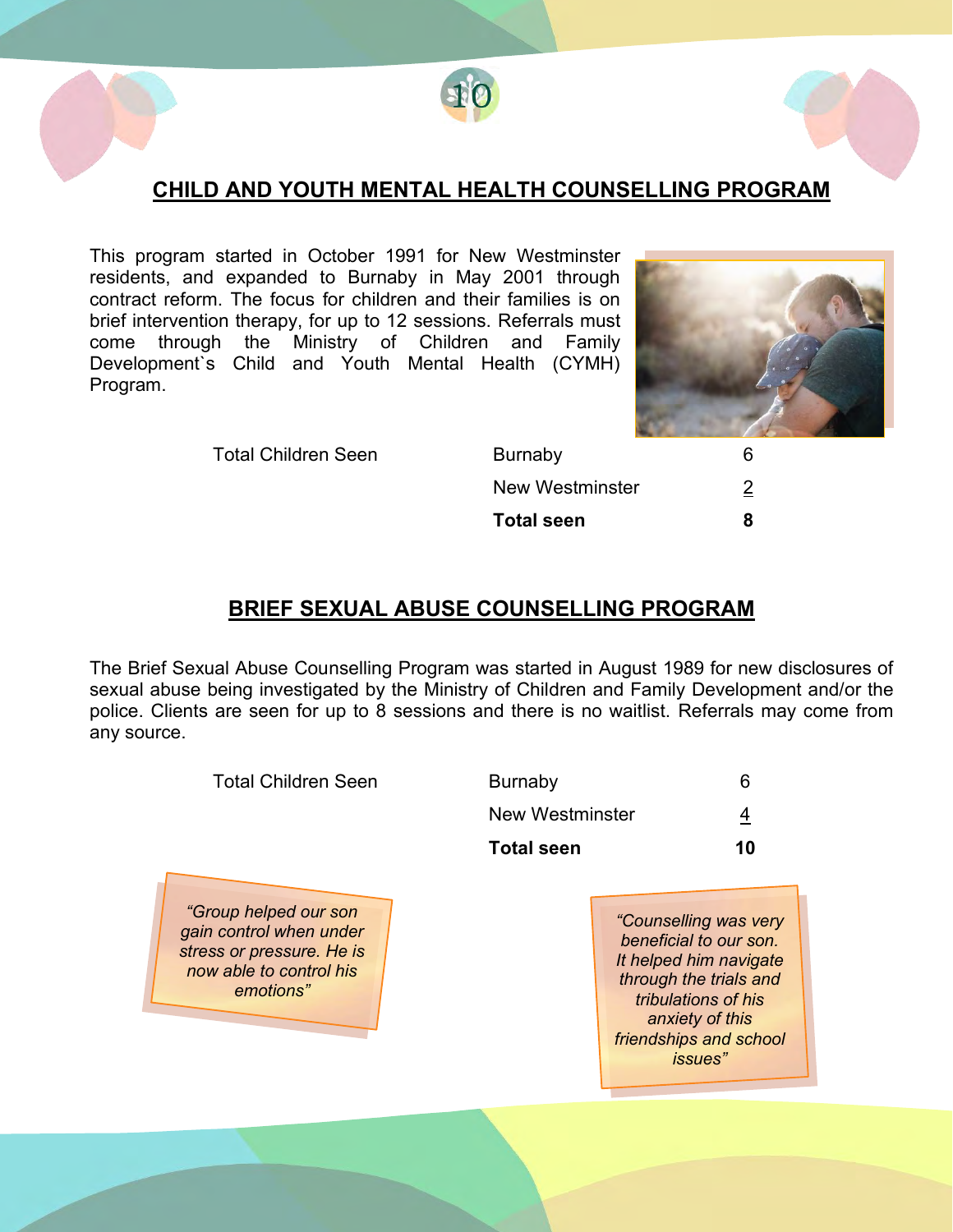





#### **SEXUAL HEALTH INTERVENTION PROGRAM**

This specialized program began in 1994 for children under 12 exhibiting sexually intrusive behaviours. The counselling is for up to 12 sessions and involves both the children and families. There is also a community/consultation component.

Total Children Seen Burnaby 4 New Westminster 1 **Total seen 5**

#### **BRIEF FAMILY (CRISIS) COUNSELLING**

This program received funding in August 1992 through the Ministry of Children and Family Development. The program is short term counselling of up to 8 sessions for any family experiencing a situational crisis. There is no waitlist for this program. Referrals must come through the Ministry of Children and Family Development (MCFD).

| <b>Total Children Seen</b>                                                                                                                                                                               | Burnaby                                                                                                                        | 19             |
|----------------------------------------------------------------------------------------------------------------------------------------------------------------------------------------------------------|--------------------------------------------------------------------------------------------------------------------------------|----------------|
|                                                                                                                                                                                                          | <b>New Westminster</b>                                                                                                         | $\overline{5}$ |
|                                                                                                                                                                                                          | <b>Total seen</b>                                                                                                              | 24             |
| "It was nice for me to be able to<br>open up to someone other than<br>friends and familyMy<br>counsellor helped me cope with<br>things, and I feel much better<br>today than I did before I met<br>them" | "Our son loved the group"<br>and always looked forward<br>to attending. Thank you so<br>much to the staff for your<br>service" |                |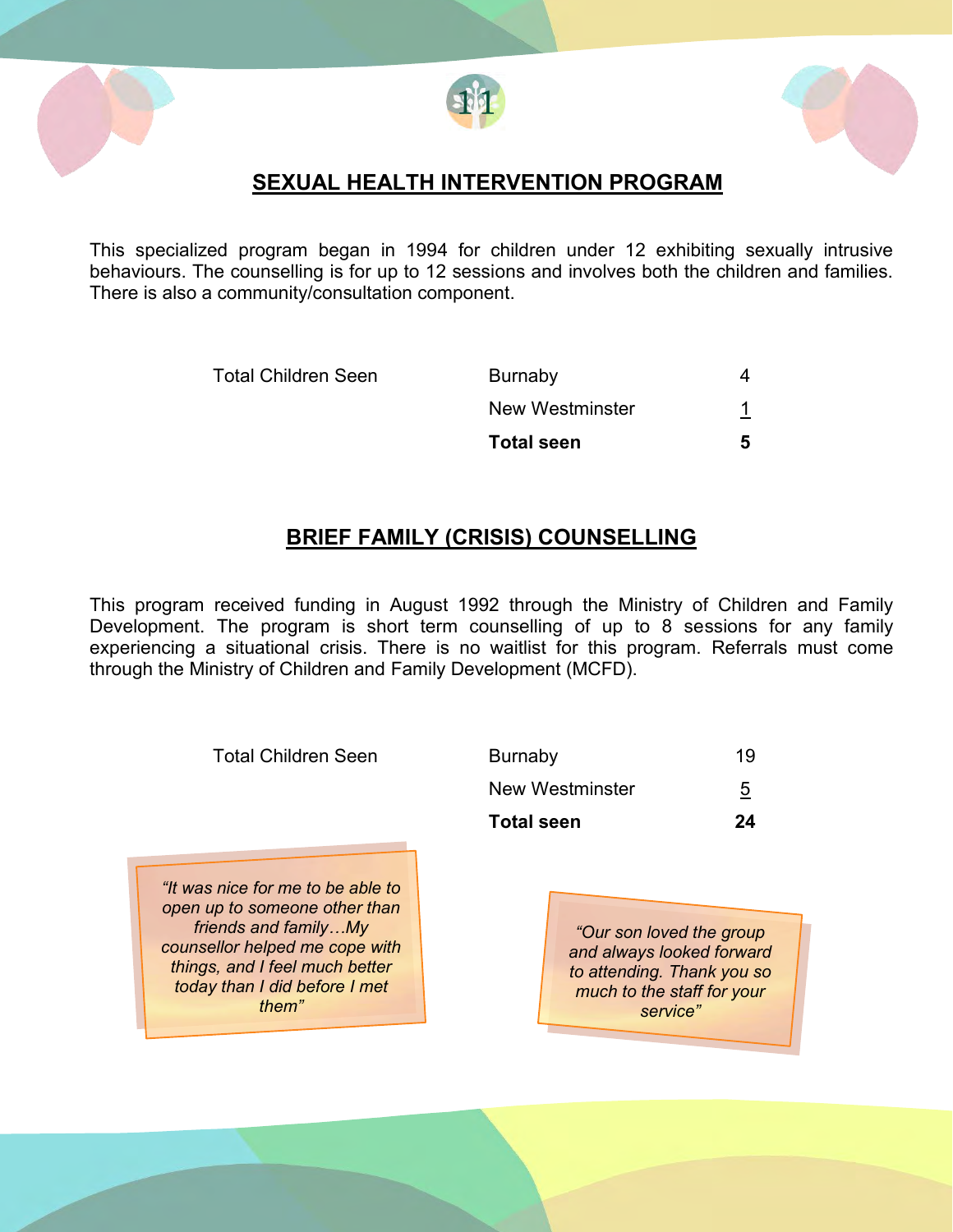





# **SEXUAL ABUSE GROUP**

Hope Endures is a 7-week group for self-identified females who are survivors of sexual abuse, assault, or harassment. The sexual abuse groups are led by two trained Hope Endures leaders. The groups are funded by a Civil Forfeitures grant from the Ministry of Public Safety and Solicitor General.

Total Participants: **10**

Number of Groups Provided: **14**



"Organizations like Cameray Child and Family Services do such important work to serve and support people in Burnaby.

Survivors of sexual assault need to know that help is available, and that it is confidential, judgement-free, and culturally-appropriate."

*"Group was quite helpful. It gave me the opportunity to share what I was anxious about and made me feel like it wasn't just me who was feeling this way"*

-MLA Anne Kang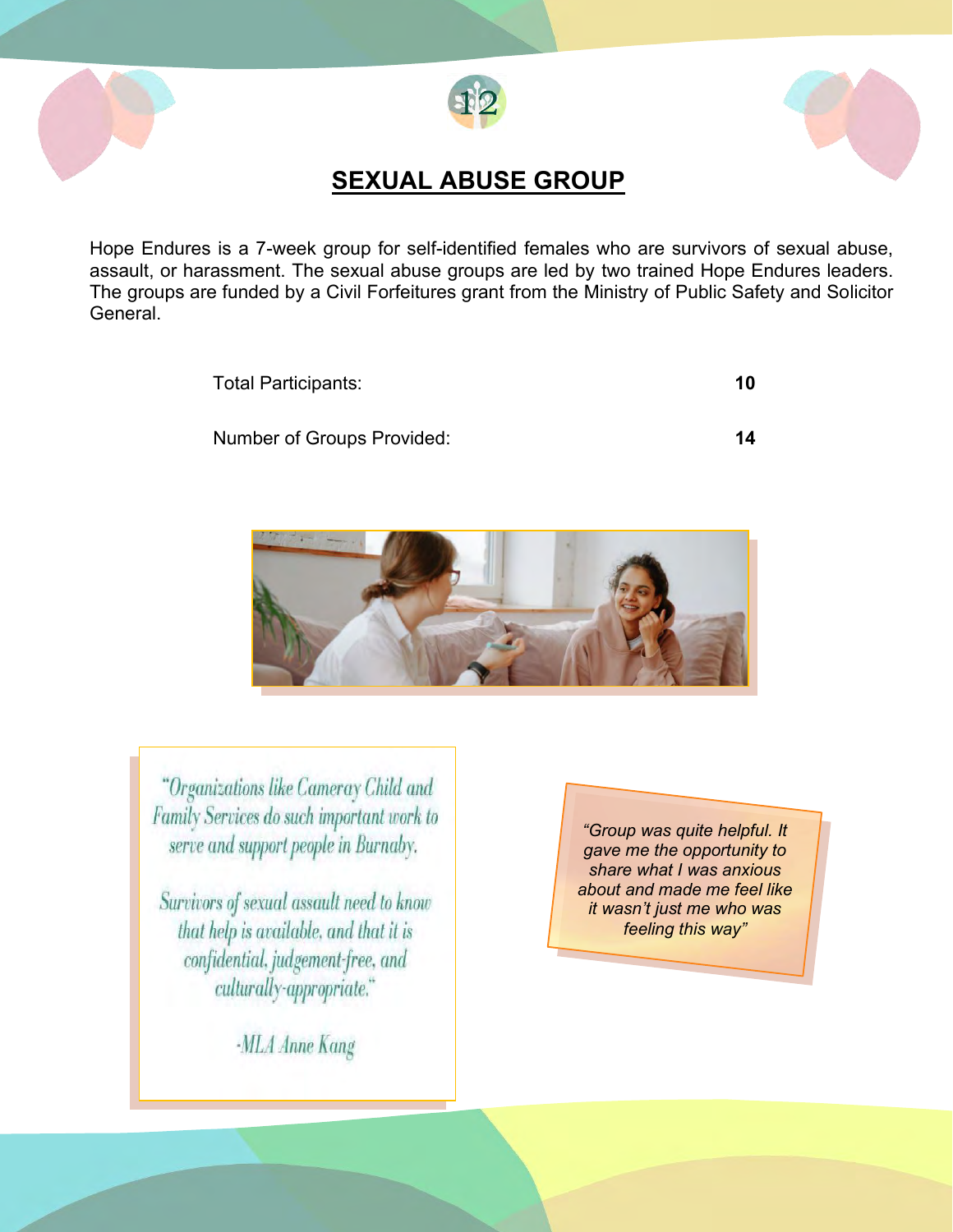



### **PARENT SUPPORT PROGRAM**

This program began as a Building Blocks project in 1997 and was restructured over the years. The current program offers prevention and early intervention services to both parents of young children and parents-to-be that strengthen family resiliency. They are offered as individual parent support sessions as well as interactive and psycho-educational groups. This program is funded by the Ministry of Children and Family Development.

> Total Families Seen Burnaby 114 New Westminster 21 **Total seen 135**

Total Group Hours **298.25**

*"We like the Parent Support Group. Very helpful for us to see other parents like us struggling and whom are in the same boat"*

# **EARLY YEARS PROGRAM**

This program began in 2019 and is funded by the Ministry of Children and Family Development to provide services to support the well-being of children ages 0-6 and their families, as defined by the Early Years Framework. Cameray holds the contract as the lead agency in Burnaby for these services, and subcontracts to several partner agencies including: Burnaby Neighbourhood House, S.U.C.C.E.S.S., Burnaby Family Life, Information Children, and MOSAIC. The services Cameray provides include both outreach and evening interactive and psycho-educational groups. Partner agencies provide complementary services such as outreach and navigation services and family drop-ins. Statistics in this report reflect only the services provided directly by Cameray.

| Total Families Seen:     | 438 |
|--------------------------|-----|
| <b>Total Group Hours</b> | 97  |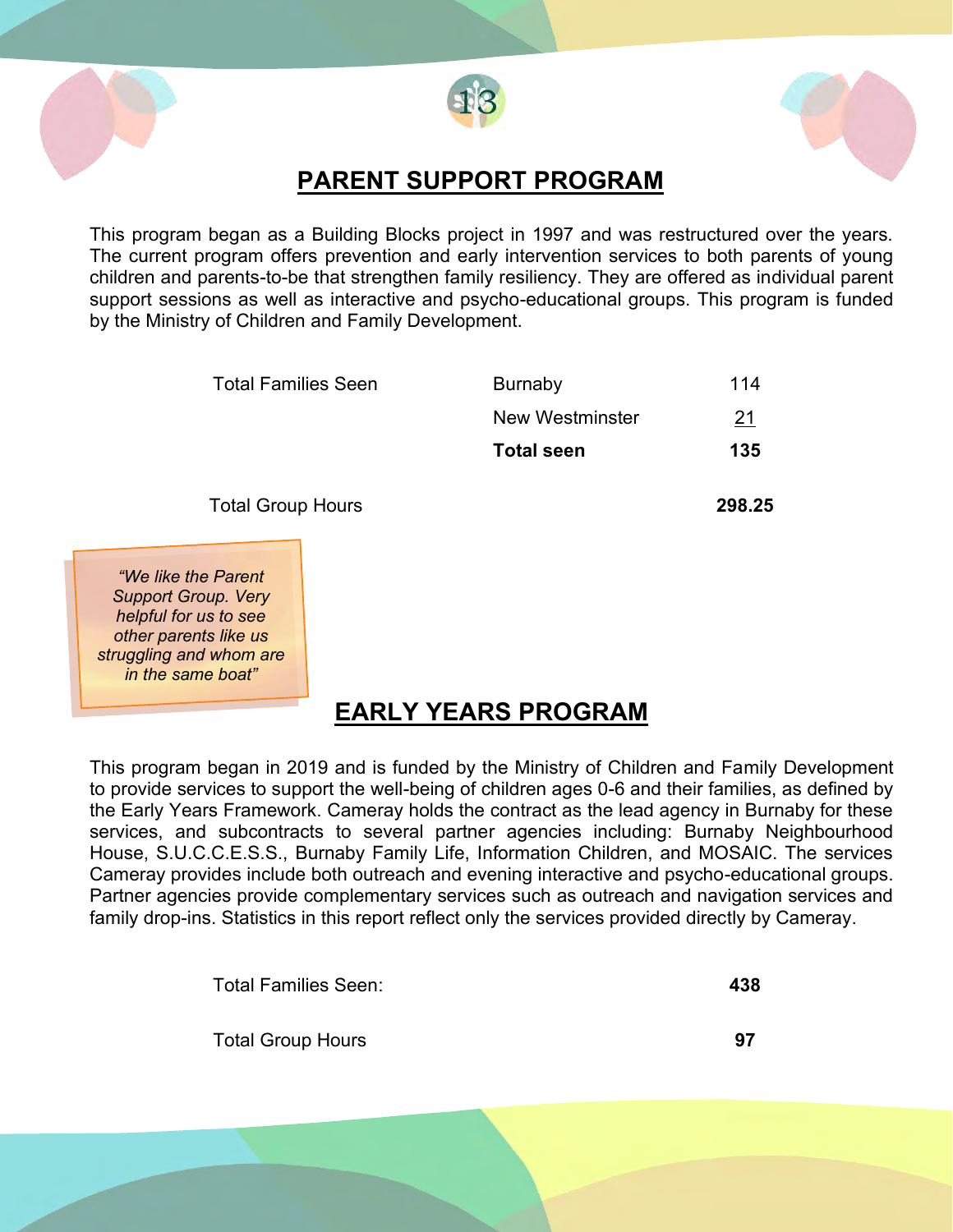





# **ASSISTING THE COMMUNITY WITH TRANSITIONING STUDENTS (A.C.T.S.)**

The A.C.T.S. Program mentors, guides, and builds life skills in children from grades 5-7 to assist them with the transition to high school. The program is held in a variety of Burnaby schools, and provides Homework Clubs, group activities, and individual support. There is also a mentorship component. This program has been funded by The Ministry of Children and Family Development since 2004.

| Unique individual students receiving service        | 270   |
|-----------------------------------------------------|-------|
| Combined number of student participants             | 6,147 |
| Social / Group Activities Hours                     | 561   |
| Number of Social / Group Activities                 | 299   |
| Individual Support Hours                            | 137   |
| <b>Number of Individual Sessions/Phone Calls</b>    | 342   |
| <b>Homework Club Hours</b>                          | 556   |
| <b>Homework Clubs</b>                               | 137   |
| Public Education / Awareness / Advisory Group Hours | 8     |

*"A.C.T.S. has helped me get on top of my homework that needs to be done and teaches different and easier methods that are accurate"*

*"A.C.T.S. has helped me hand my work in on time and it keeps me organized and get stuff done. Thanks to JJ and Erin"*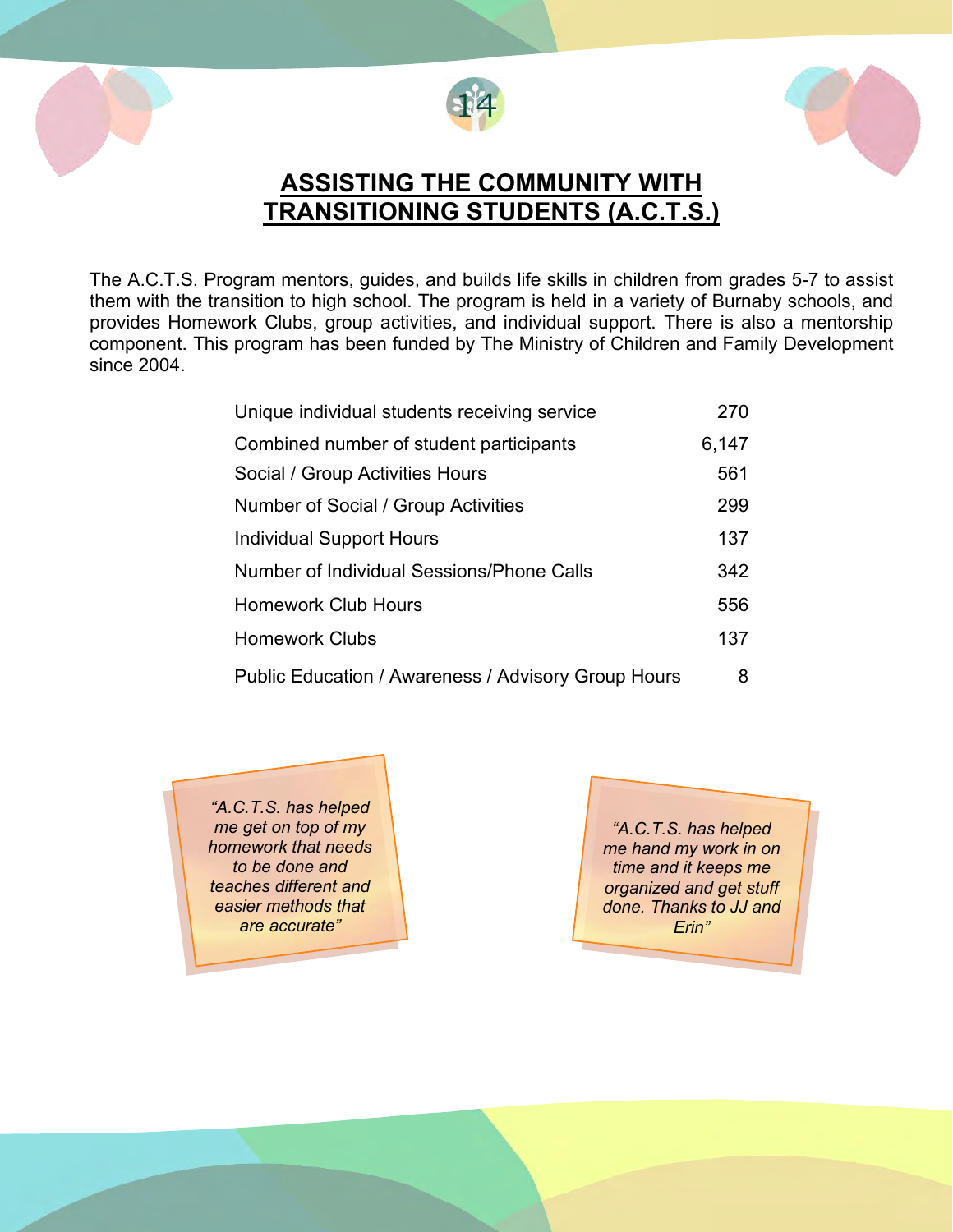

# **CHILD & YOUTH VICTIM SUPPORT SERVICE**

Cameray's Victim Support Service program provides support to persons under the age of 19 who are victims or witnesses of crime, along with their non-offending family members. This program began in December 2000. Funding is through the Ministry of Public Safety and Solicitor General, Victim Services and Crime Prevention Division.

Total Children Seen **150**

# **BURNABY YOUTH CLINIC**

Counselling is provided for youth at the Burnaby Youth Clinic by Cameray counsellors in partnership with Fraser Health Authority.

Total Youth Seen **57**



*"Helped my son change his mindset and have someone to talk to about this fears and concerns. Gave me someone to help me work through my challenges and listen when I needed it"*



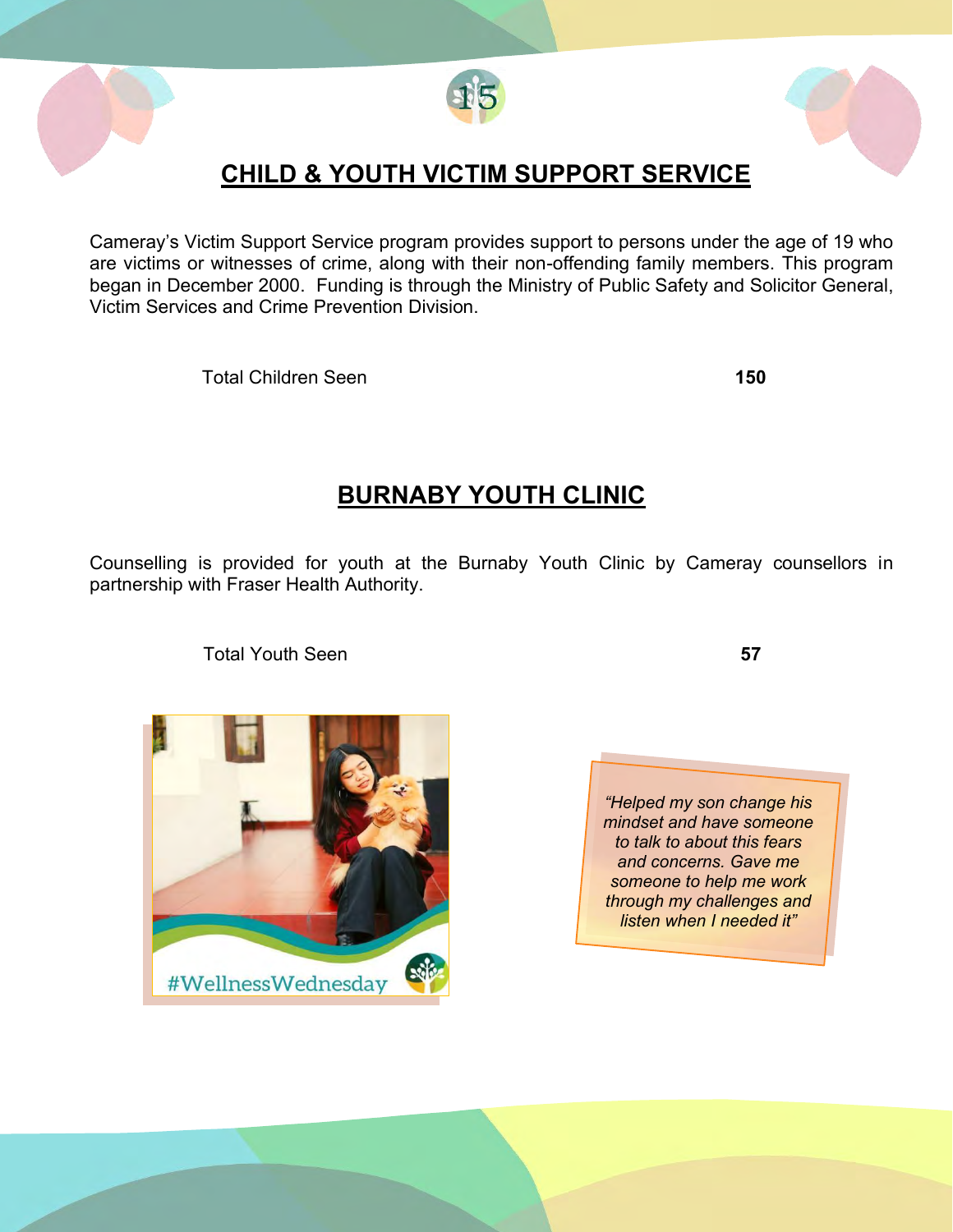



# **COST BREAKDOWN for 2021**

# Programs **Clients**

| Family Counselling Program                        | 337 |
|---------------------------------------------------|-----|
| Sexual Abuse Intervention Program                 | 16  |
| <b>Trauma Counselling Program</b>                 | 20  |
| Child and Youth Mental Health Counselling Program | 8   |
| Brief Sexual Abuse Counselling Program            | 10  |
| Sexual Health Intervention Program                | 5   |
| Brief Family (Crisis) Counselling Program         | 24  |
| Sexual Abuse Group                                | 10  |
| <b>Parent Support Program</b>                     | 135 |
| Early Years Program                               | 438 |
| A.C.T.S. Program                                  | 270 |
| <b>Child Victim Support Service</b>               | 150 |
| <b>Burnaby Youth Clinic</b>                       | 57  |
|                                                   |     |
|                                                   |     |

| Total children/families seen in 2021 | 1,480      |
|--------------------------------------|------------|
| Average cost per family in Agency    | \$1,396.20 |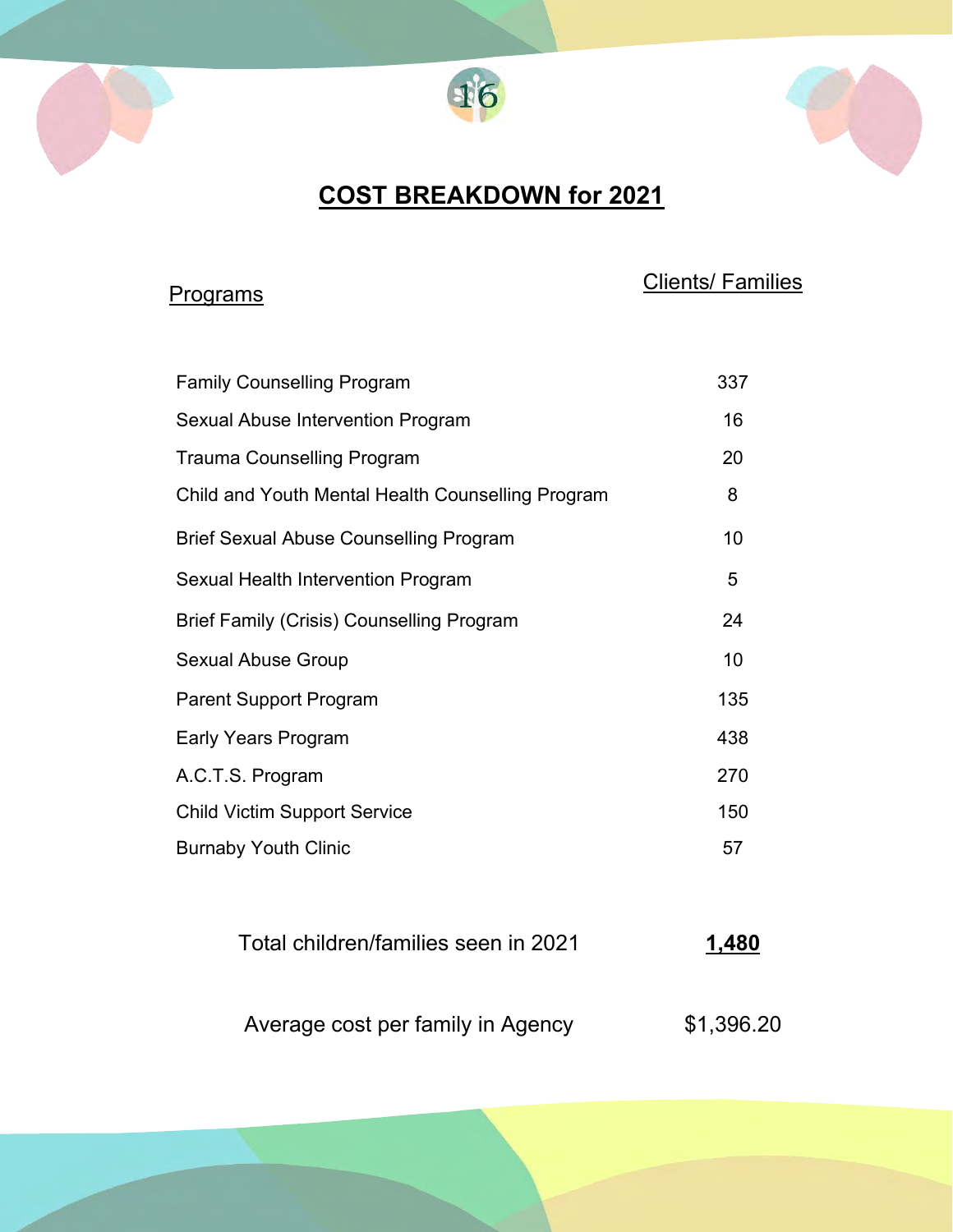

# **2018-2022 LONG TERM PLAN STATUS UPDATE**

The 2018-2022 Long Term Plan was developed to provide direction to the agency as we fulfill our mission, to increase our impact in the community, and to assist us in our continuous pursuit of excellence. 2021 saw the agency complete its third in a series of four annual short-term plans to meet the goals of the Long Term Plan.

The status of these goals are as follows:

**Goal 1:** Organizational Excellence – Strengthening the organization's depth and resilience, as evidenced by:

- Diversification of funding
- Professional working and service environment

In 2021 we were successful in receiving new funding from Ending Violence Association of B.C. for Emergency Sexual Assault Services. In addition, we were selected by the City of Burnaby to occupy subsidized city-owned program/office space. Our service environment has continued to be responsive to the global pandemic, with a mix of in-person and virtual services; we continue to strive for excellence as we navigate this hybrid model of both service delivery and working conditions.

**Goal 2:** Program and Service Excellence – Ensuring that Cameray is responsive and balanced in the approach to service delivery, as evidenced by:

- Restructured accessibility
- Outreach services and partnerships
- Effective organizational procedures

One of the strategies to achieve this goal was to re-establish a presence in New Westminster. We have been successful in this as we have been provided with our own counselling room in the New Westminster Wellness Centre, which opened in fall of 2021. We also continue to make progress on utilizing our electronic case management system in a more efficient manner, and have made significant strides in decolonizing work through restructuring intake procedures to be less barriered.

**Goal 3:** Strong Community Profile – Enhancing Cameray's reputation and ability to leverage support for growth and diversification, as evidenced by:

- Strategic community partnerships
- Use of technology to enhance the reputation of Cameray

It has been challenging to develop a strong presence in the community during the pandemic, as there were few in-person community events to participate in. However, we continue to collaborate with many community partners, and to develop marketing and social media strategies to enhance our reputation and leverage support. In addition, we hosted a successful webinar series in February 2021, thus continuing fundraising efforts while using technology to connect with the community.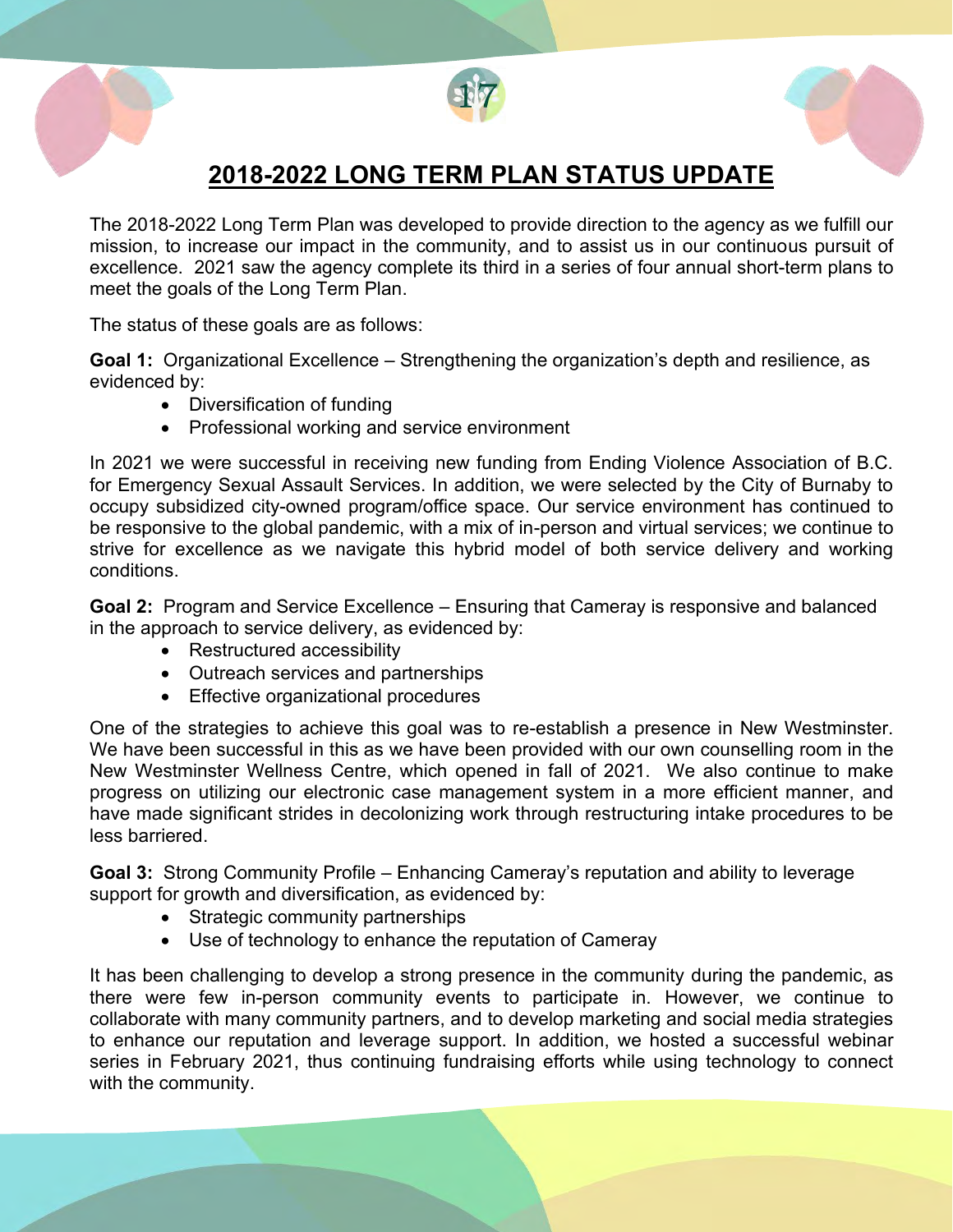





### **PERFORMANCE AND QUALITY IMPROVEMENT PROCESS - 2021**

Cameray Child and Family Services is committed to providing quality services, which is accomplished through our Performance and Quality Improvement (PQI) Plan. Our priorities are to ensure excellent organizational performance, provide efficient and effective services, ensure the satisfaction of both our clients and staff, and maintain a stellar reputation in the community. The PQI Plan includes ongoing collection, monitoring, and analysis of data in order to confirm that all programs and services are functioning at their optimal level. If any issues or problems are found in the programs or services through the PQI process, plans for improvement are created, implemented, and monitored. There is a continuous feedback loop of data reporting and analysis, improvement plans, and evaluation of changes made.

PQI efforts in 2021 were successful in:

- Expanding our services and locations with the addition of Emergency Sexual Assault Services, and the acquisition of space to provide services in both New Westminster (Wellness Centre) and North Burnaby (Rosser Avenue)
- Focus on anti-oppression and decolonization efforts through training, endorsing an antiracism statement as an agency to guide our policies and procedures, and decolonizing intake processes and paperwork.
- Continued adaptation to a hybrid model of in-person and remote service delivery.
- Improvement in the quality of case records.

Other ongoing issues addressed by PQI efforts in 2021 included:

- Attempting to reduce the waitlist in the counselling program.
- Ensuring support and personal well-being of staff.
- Continued diversity and equity work in the organization.

*"The counsellor presented a few strategies for improving communication with my child, and as a result we found something that works for us. We also discussed ways to deal with various situations and the counsellor took us out of our comfort zone and made us more comfortable with sharing our feelings"*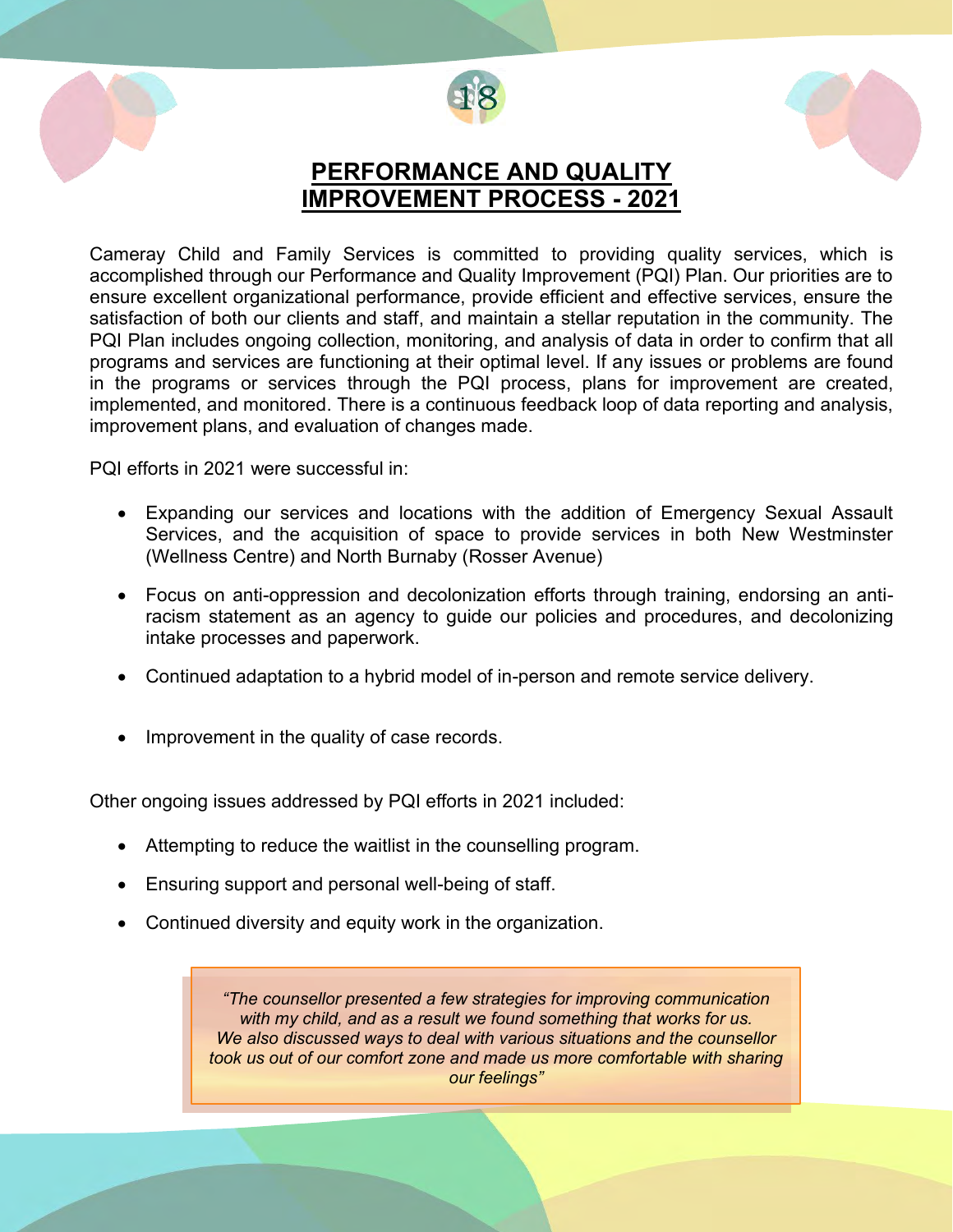



## **OUTCOME MEASUREMENT**

The Counselling Programs, the Parent Support Program, A.C.T.S., and the Child & Youth Victim Support Service Program use Outcome Reporting Forms to evaluate client progress and program effectiveness. These forms are collected upon termination of service and the data is compiled into a report to be shared with all staff, leadership and the Board of Directors. The results indicate that the goals of the program are being met through the service to our clients.

- **77%** of Counselling Program clients returned completed outcomes
- **88%** improved overall
- **56%** of Parent Support Program (PSP) clients returned completed outcomes
- **80%** improved overall
- **80%** of Assisting the Community with Transitioning Program (A.C.T.S.) clients returned completed outcomes
- **46%** improved overall
- **50%** of Child & Youth Victim Support Service Program clients returned completed outcomes
- **89%** improved overall

*"Counselling was helpful for me as I was given ideas that will help me to help my child. I really enjoyed the group aspect as it let me see that there are other parents whose children struggle with similar anxiety issues"*

*"Our family dynamic has changed from negative to learning to care about each other. Through learning about our own needs and each one's needs, we are more sensitive to working with one another under stress! Counselling has helped my family tremendously!"*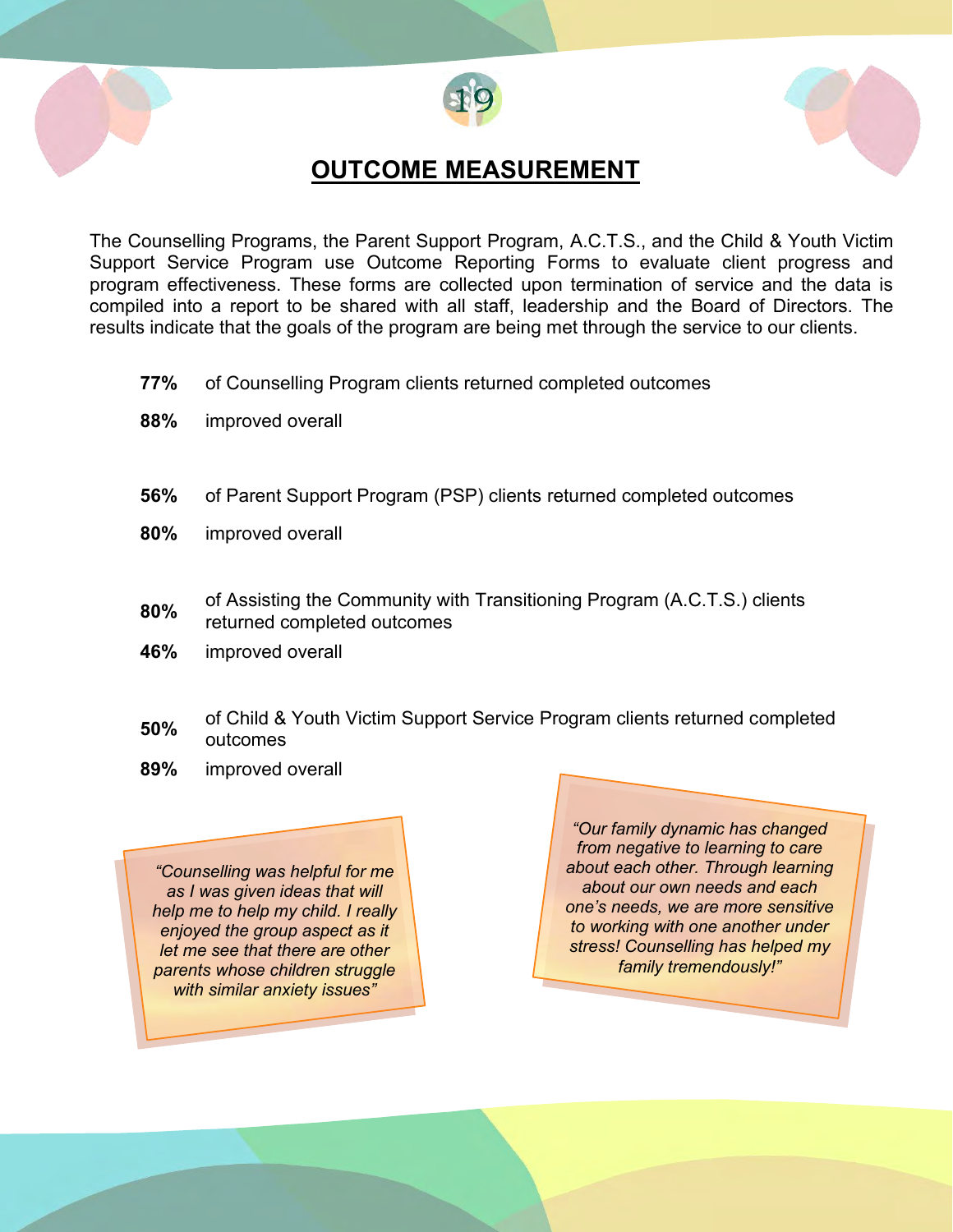





# **MEASUREMENT OF CONSUMER SATISFACTION**

Evaluation forms are used in each program to obtain feedback from all consumers (adults, youth and children) and to assess all levels of the client's experience at Cameray from the time of the referral (Pre-Service Evaluation) to termination. The results of these forms are tallied into reports and have been very positive. High percentages of the clients were pleased with the service they received from Cameray. Any areas that clients reported as being a concern or needing improvement were discussed and, wherever appropriate, improvement plans were made.

- **36%** of Counselling evaluations returned
- **97%** of Counselling clients satisfied with services
- **12%** of PSP's evaluations returned
- **100%** of PSP's clients satisfied with services
- **96%** of A.C.T.S. clients satisfied with services
- **20%** of Child & Youth Victim Support Service evaluations returned
- **100%** of Child & Youth Victim Support Service clients satisfied with services

We also perform our three-month follow-up satisfaction survey where the clients are contacted and asked questions regarding the service they received at our agency. The responses were positive, indicating that **92%** felt satisfaction with their service from our Counselling Programs. The comments made were also helpful to our agency.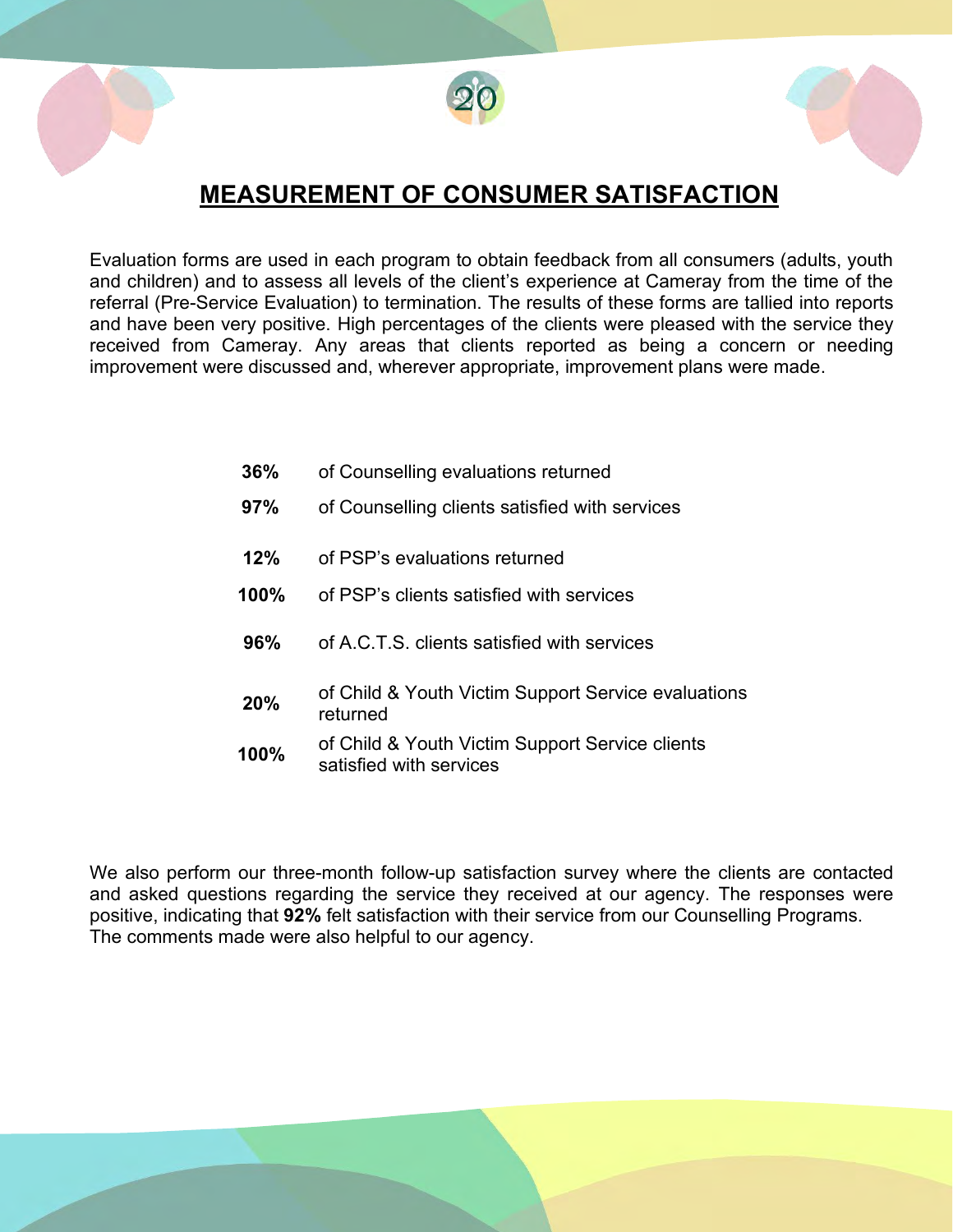





# **CLIENT SERVICE MANAGEMENT**

- **0** client complaints in the year
- **84%** of expected direct hours achieved for counsellors
	- **100%** of targeted direct hours achieved for counsellors after we adjusted expectations due to COVID-19
- **87%** of clients who agreed to counselling at intake were still in the program after 30 days
- **85%** of counselling clients met the goals set out in the treatment plan